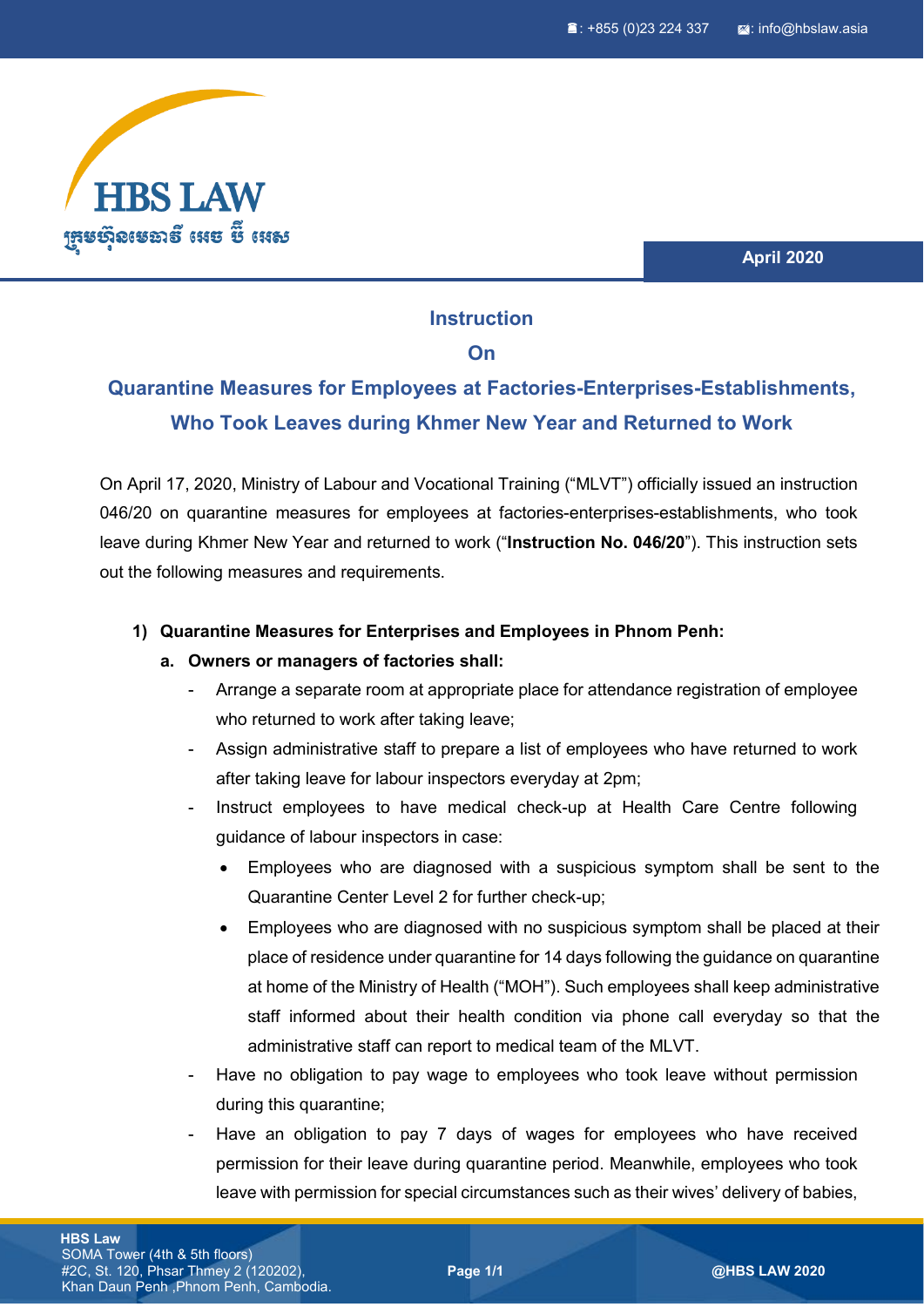the death of parent spouse, child, shall receive full payment of wages for 14 days (during quarantine period); and

Continue to have health check-up, provide face masks, and require all employees to wear face masks for those who just finished the quarantine measure or just returned to work.

### **b. Employees shall:**

- Be present at their factories and strictly provide necessary information as required by the MLVT for administrative staff to register their attendance, and cooperate with the MOH to enforce the quarantine measures;
- Go to have medical check-up in Health Care Centre following guidance of the administrative staff in accordance with the requirements of labour inspectors;
- Implement the quarantine measures at designated center or at place of residence for 14 days as instructed by medical team or competent authority;
- Keep and present their medical check certificate issued by medical team in order to show it to administrative staff of the factories and landlord;
- Report their health conditions to administrative staff everyday at 8 am so that the administrative staff can report to medical team of the MLVT;
- compulsorily wear face masks at workplace during 14-days-qurantine period; and
- Contact the MOH via 115 or 012 825 424 or 012 958 179 if there are any suspicious symptom during the quarantine at their place of residence.

### **2) Quarantine Measures as for Owners of Enterprises and Employees in Provinces:**

- Employees who took leave without permission shall not receive wages during this quarantine period;
- Employees who have received permission for their leave, shall be entitled to 7 days of wages during quarantine period. Meanwhile, employees took leave with permission for special circumstances such as their wives' delivery of babies, the death of parent or spouse, child, shall receive full payment of wages for 14 days (during quarantine period);
- Continue to have health check and compulsorily wear face masks for employees who have just finished the quarantine measure or just returned to work; and
- Employees who do not cooperate or violate these above quarantine measures and cause any fear to other employees, may be subject to termination of their employment without any compensation from the employers.

*We will keep you informed of further updates or clarifications relating to this announcement, if any, in Following Client Alerts.*

*This alert is for general information only and is not a substitute for legal advice.*

*If you have any questions or require any additional information, please contact our office by phone at +855 (0) 23 224 337 or Email at [info@hbslaw.asia](mailto:info@hbslaw.asia)*